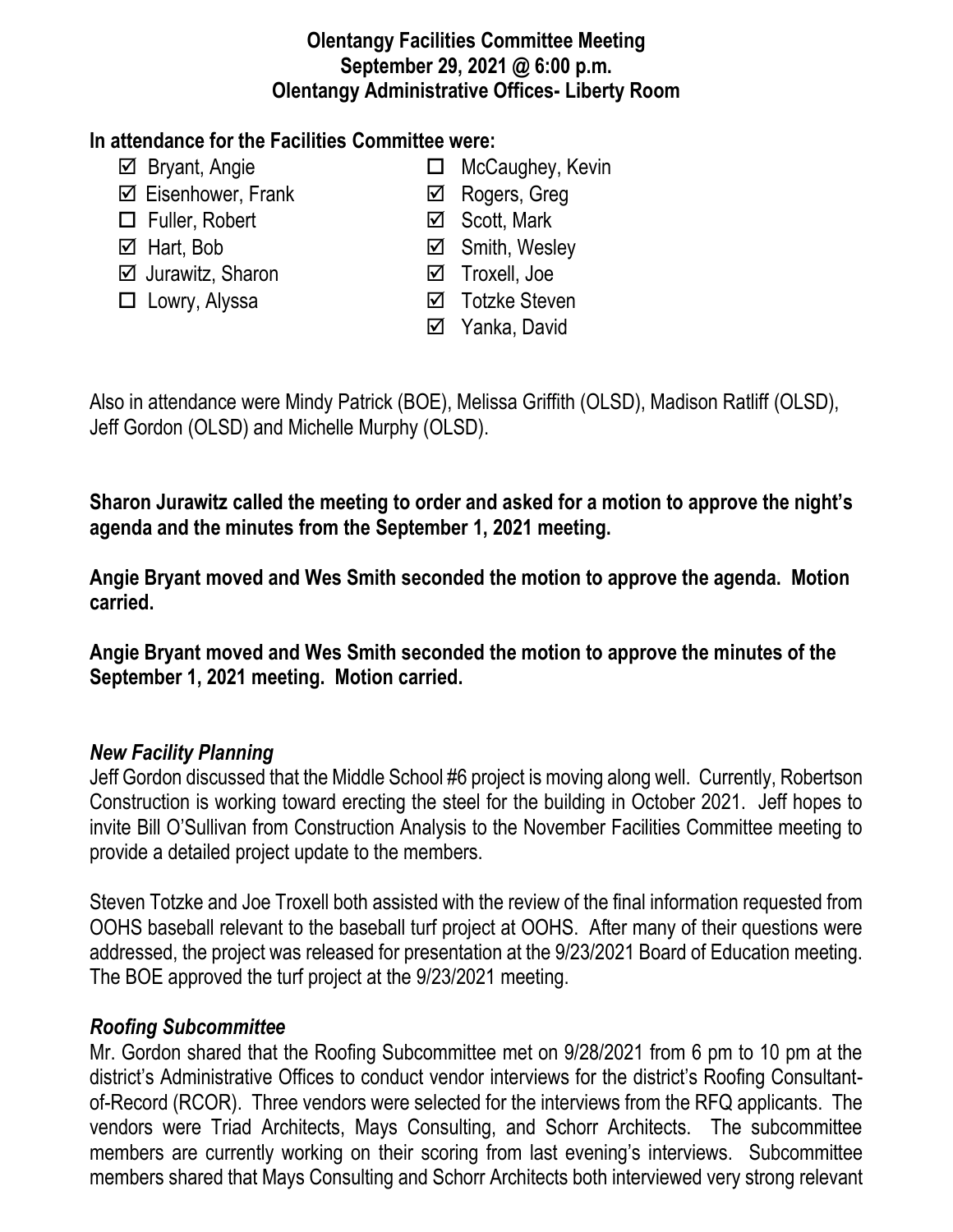to their roofing services and experience. They noted that Triad Architects did not interview as strong as the other vendors. Mr. Gordon hopes to have the scoring completed and the RCOR vendor selected within the week, so that the RCOR can be approved by the Board of Education at the 10/12/2021 meeting.

# *Enrollment Projections*

The October Facilities Committee meeting was moved up to this evening so that the final enrollment projections report could be reviewed and submitted to the Superintendent's Office this week for final presentation at the 10/12/2021 Board of Education meeting. A copy of the draft report reviewed at this meeting is available upon request through the district's Business Office.

Sharon Jurawitz, Angie Bryant, and Frank Eisenhower worked on this year's enrollment projections calculations. Angie Bryant will be presenting the final report to the Board of Education on 10/12/2021 on behalf of the Facilities Committee.

Overall, the reporting is only off by .75% from the previous year's reporting. This is fantastic given all of the systemic changes that resulted from the pandemic. The projections for Pre-K and Kindergarten continue to be off by the largest margins. The subcommittee will continue to make adjustments to the projections formulas (from 31% to 32%) for these grade levels to attempt to achieve more accurate numbers at these levels.

Sharon met with Dr. Jack Fette prior to this evening's Facilities Committee meeting. In reviewing the draft report with him, it appears that the SLC numbers need to be adjusted. This will likely change the overall reporting results somewhat, since SLC is taking up more classroom space than originally thought when creating the draft report. The SLC model for the draft report modeled the SLC at 12% of the district's classroom space, when in reality it is closer to 30% per Dr. Fette.

OLSD's growth still remains consistent with the population growth that is being seen in Delaware County overall. Growth at the elementary school level continues to expand rapidly. As a result, it is nice to have the 35 new classrooms at Shale Meadows Elementary. Elementary School #17 is believed to be needed by the 2025 school year. The location and timing of the next elementary is something that the Facilities Committee and the district will want to closely review in the upcoming year. The supply chain and availability of building materials will also need to be factored into the timeline for the Elementary #17 project. There may be a need for Elementary #18 potentially by 2029.

The enrollment reporting definitely reflects a growth spike at the middle school level within the next five-years. As a result, it is good that Middle School #6 is on track for the 2023 school year. It is possible that middle school classroom space could be tight again in the ten-year forecast for the district.

High School classroom space continues to be comfortable in the ten-year forecast. The accuracy of the 50-year forecast will be dependent upon the amount of buildable land within the district and the growth rate of new housing within the district.

Dr. Fette shared that there are typically 22-24 students in the typical OLSD classroom. Classroom size is governed by teacher contract requirements. Certainly, if the number of students per